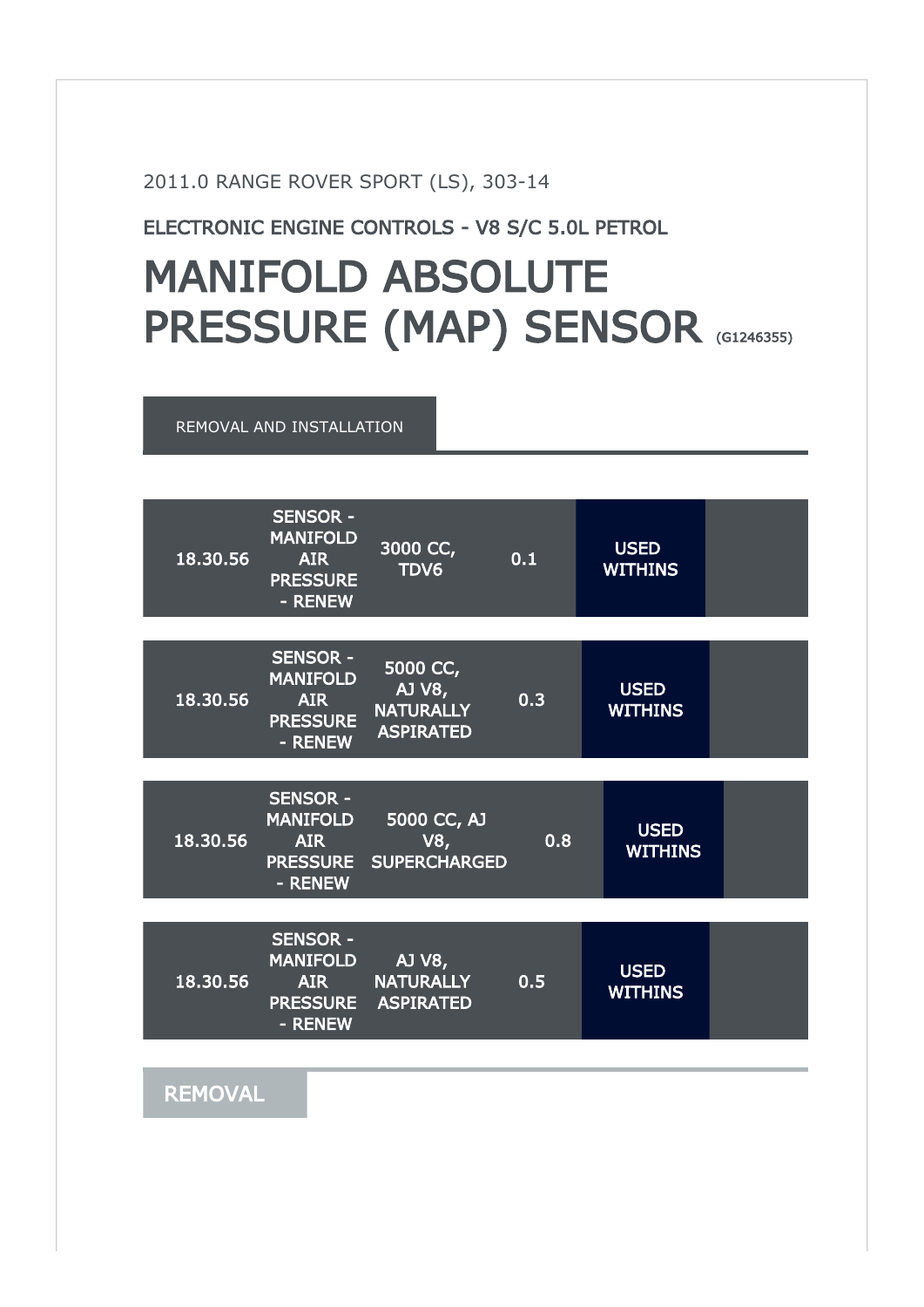



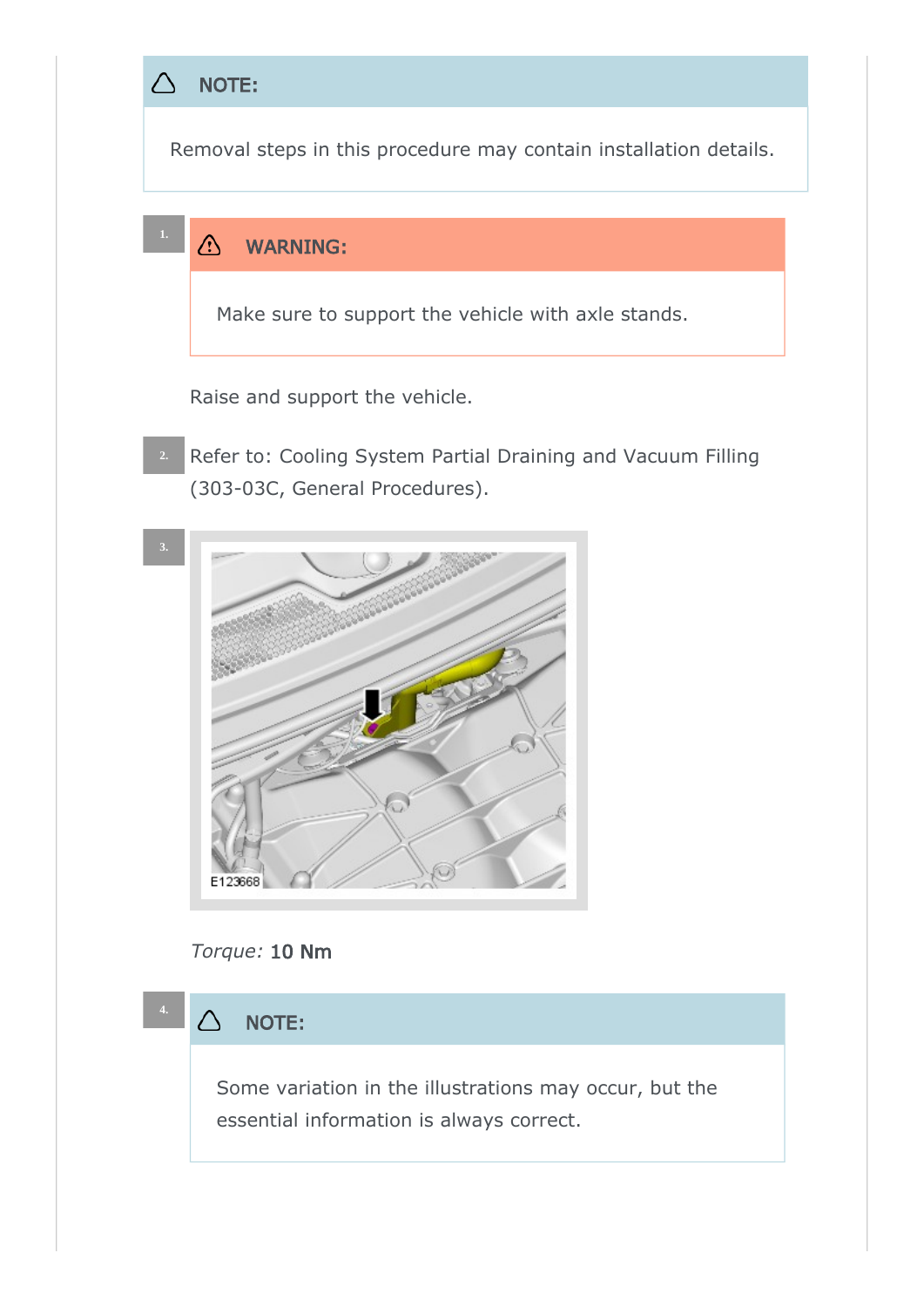

## $\triangle$ NOTE:

Some variation in the illustrations may occur, but the essential information is always correct.



Torque: 10 Nm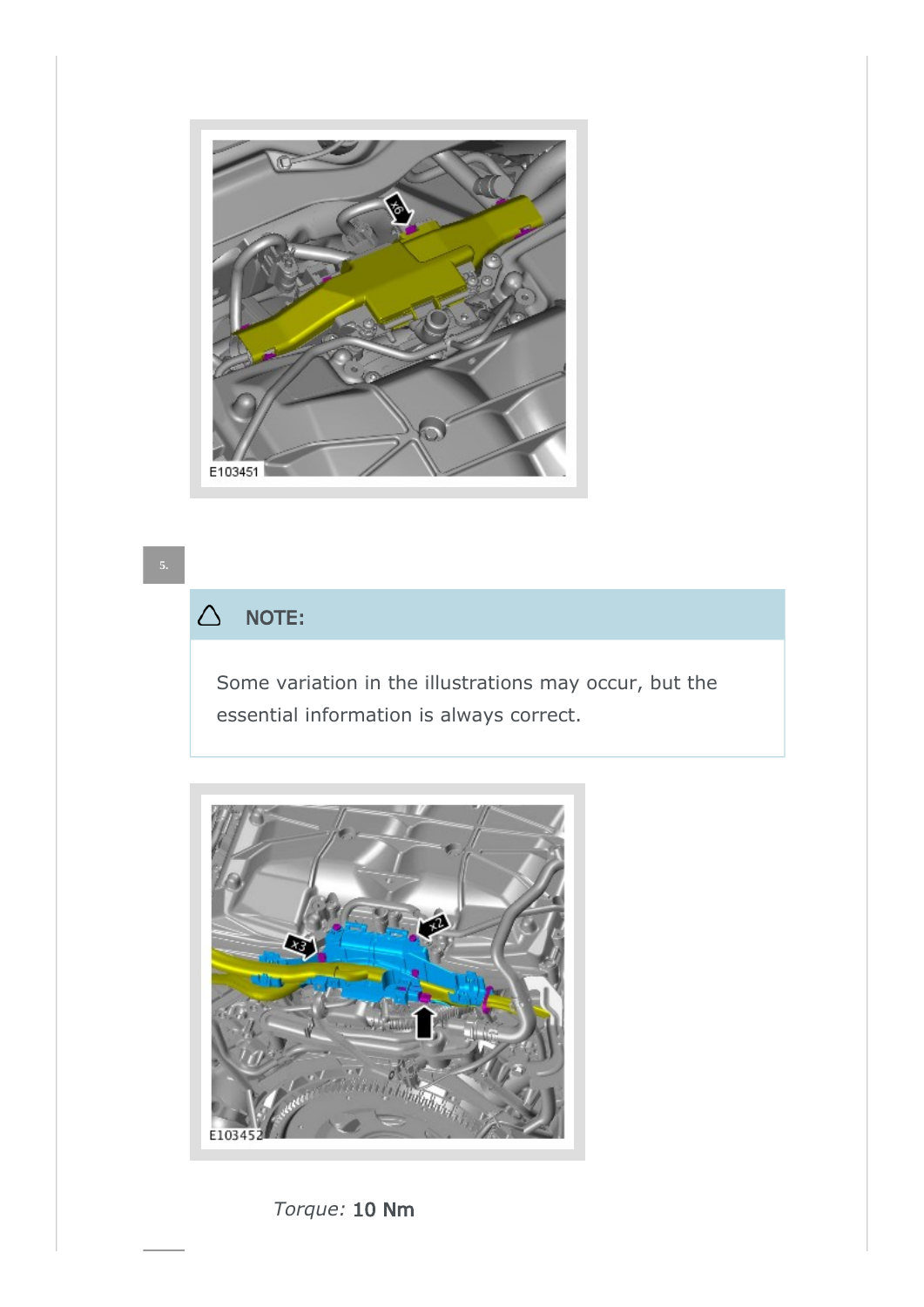**6.**

Some variation in the illustrations may occur, but the essential information is always correct.



## $\triangle$ NOTE:

Some variation in the illustrations may occur, but the essential information is always correct.